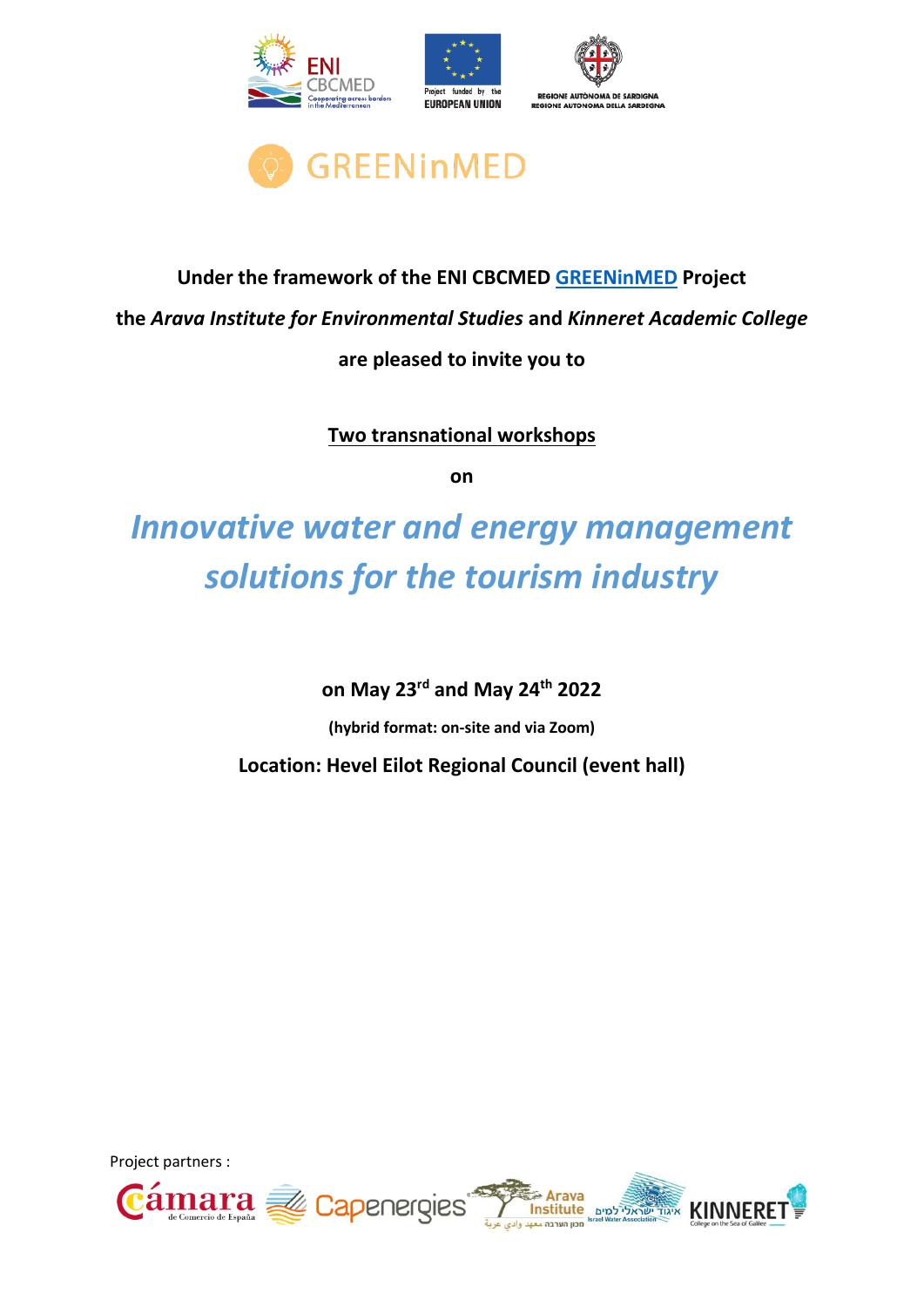

## **Agenda**

### **Monday, May 23, 2022:**

- **Day 1 - Innovative Management Solutions In the Tourism Industry – focus: Energy**
- 13:45 Meeting and networking
- 14:00 Opening remarks
	- Dr. Clive Lipchin [\(Arava Institute\)](https://arava.org/) & Prof. Ram Shpiner [\(Kinneret Academic College\)](https://www.kinneret.ac.il/en/), Israeli project leaders
	- Daphna Perry, Delegation of the European Union to Israel
	- Carmen Ayllón & Raquel Velasco [\(Spanish Chamber of Commerce\)](https://www.camara.es/), project lead partner
	- Eliza Mayo, Deputy Director of the Arava Institute
- 14:15 Overview of tourism in the Hevel Eilot region
	- Lital Shmuely, Director of Tourism at the [Hevel Eilot Regional Council](https://www.eilot.org.il/)
- 14:30 Transboundary tourism in the Arava, Negev and the Sinai desert regions
	- Dr. Rina Kedem, Co-Director of the Arava Institute's [Jordan-Israel Center for](https://arava.org/arava-research-centers/jordan-israel-center-for-community-environment-research/)  [Community, Environment, and Research](https://arava.org/arava-research-centers/jordan-israel-center-for-community-environment-research/)
- 14:45 Ecotourism in Kibbutz Neot Smadar
	- Gadi Beilis, [Neot Smadar Tourism](https://neot-semadar.com/?lang=en)
- 15:00 Political and social aspects of climate change, and its implications for the tourism sector
	- Dr. Clive Lipchin, Director of the Arava Institute's [Center for Transboundary Water](https://arava.org/arava-research-centers/center-for-transboundary-water-management/)  [Management](https://arava.org/arava-research-centers/center-for-transboundary-water-management/)
	- Valentina Vologni, [Capenergies](https://www.capenergies.fr/en/)
- 15:15 Coffee break
- 15:30 Green building standards and certifications why and how
	- Hadas Peer, professional consultant for green-building
- 15:50 Technologies and solutions for energy and water management
	- Elad Topel, Business Development Manager at [Arava EC&T,](https://www.arava-ect.com/) Coordination of Eilat Smart City
- 16:20 Green energy technologies
	- Harold Wiener, Founder and Managing Partner of [Terra Venture Partners](https://www.terravp.com/)
- 16:40 Final discussion about possible implementations of solutions presented during the workshop

Project partners :